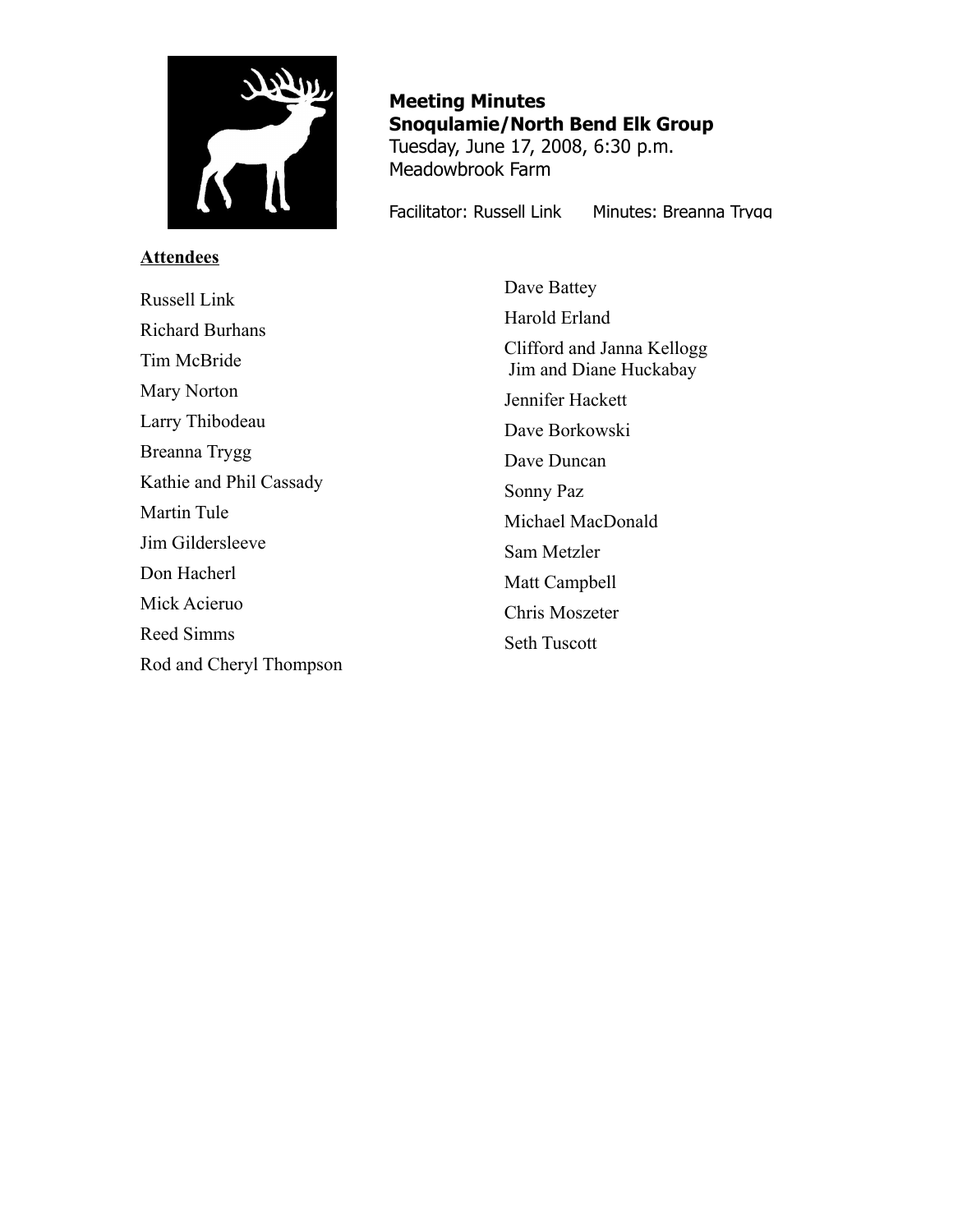

Facilitator: Russell Link Minutes: Breanna Trygg

## **Agenda Introductions** Personal Interactions/Problems with Elk Next Steps

## **Comments**

*Sorry, I couldn't catch all of your names as we went around-I labeled them as best I could. The comments are based on the notes I took, and won't be word for word, but will convey the general sentiment.* 

Golf Course: Elk on golf course mostly in the winter months-wait until then to see how effective the elk fence is. Elk fence cost: \$90,000.

City of Snoqualmie: Want to see a plan generated for the elk herd.

Homeowner/Meadowbrook Farm: Has seen a drastic increase of elk numbers in the last few years. At Meadowbrook, elk are blocking the goal of agriculture on the property. Worried about the interface of elk and people on hiking trails.

Hancock Timber Bio: Not going to lure the elk up to their property. Growing trees for the timber market.

Homeowners/Falconers: Casino is going to bring a lot more traffic-also more elk encounters. A harley/elk encounter is scary. Some form of hunting would be beneficial. North Bend has lifted the development ban-could be a problem for the community elk relations.

Surveys: Began March  $1<sup>st</sup>$ , using roads as transects, for the  $1<sup>st</sup>$  hour after sunrise.

Certain of 150 elk Estimate of 251 elk Possibility of up to 300-325 elk in the valley 100-135 elk recruitment (calves) this year, with more next year In 3-4 years, 500-600 elk

Meadowbrook Farm/Historian: From 1940-1997 there were very few elk here. In support of hunting, a cow season is needed.

Homeowner: Frustrated with WDFW response. Multiple emails from 2005 from agency representatives-too slow! Neighbors blueberry farm lost \$30,000 in 2005 and 2006. Wants a clear schedule of what is happening when.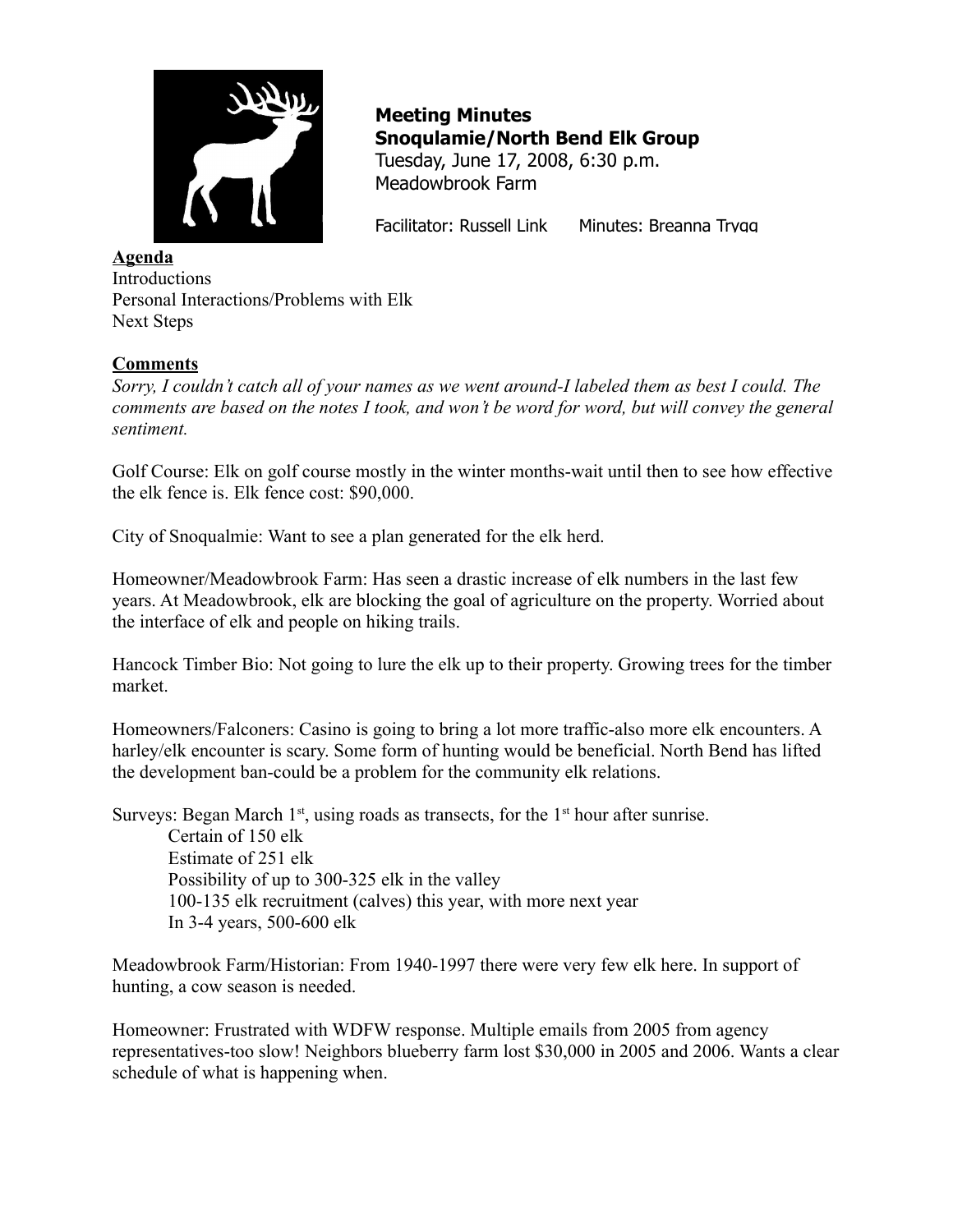

Facilitator: Russell Link Minutes: Breanna Trygg

Horse Rancher: Have been here for 6 years. Elk are a driving hazard. Owns very expensive horses, has to repair fencing from elk damage every day. Horse stress is very dangerous for the health of the horse when elk enter the enclosure. Would pay a lot for effective fencing. Likes the idea of a cow season. BC, Canada also has a calf season.

Homeowner: Love to watch the elk. Wildlife advocate, good for the next generation to see wildlife. There are people not here at the meeting who maybe like elk more than those present at the meeting. Hopes grandchildren will be able to see elk here.

Forester, Resident, Rocky Mt. Elk Foundation Member: Doesn't remember seeing elk until 1999. Too much of a good thing. Elderly community members have lost gardens—a very important aspect of their life. Elk are more aggressive. Master Hunters could help.

Meadowbrook: Start a cow season. Hunting should increase by a factor of 10.

Valley Resident: 5 times a week the elk are eating flowers out of planters on the porch! Want them to stay in pasture, away from house.

DOT: This community isn't alone in dealing with this. A love or hate relationship. DOT deals with roadkill, has a database to record this, but doesn't always get the correct information, very general. Database has many faults, there is a disconnect with the state patrol.

Forest Service: The forest service doesn't harvest as much timber, major land allocation changes. Would like to relocate elk from here to herds in decline. Elk are here to stay.

Kittitas resident: Specific problems are different, but the situation is generally similar. Adaptable animals—created security here for the elk. Difficult problem. Create forage and security in areas you want elk, not in areas where they shouldn't be. Need a number of animals you can manage.

Jim Huckabay: The only different words from the Kittitas meetings that were said: Blueberries, flowers, small fruit trees, roses.

\*Never set out to kill 400 elk. Change human habitat use. Build social capitol-can't depend on politicians until you can depend on yourselves.

\*Leaders of WDFW are very committed to collaborative problems solving.

\*Regional directors of WDFW, DNR, National Forest attended every Kittitas meeting. Important to have someone there who can deal with/decide on the solutions offered.

\*There are responsibilities beyond what we originally signed on to do. Community responsibilities.

The process does take time, have to start now. Keep having these conversations.

Need to set out: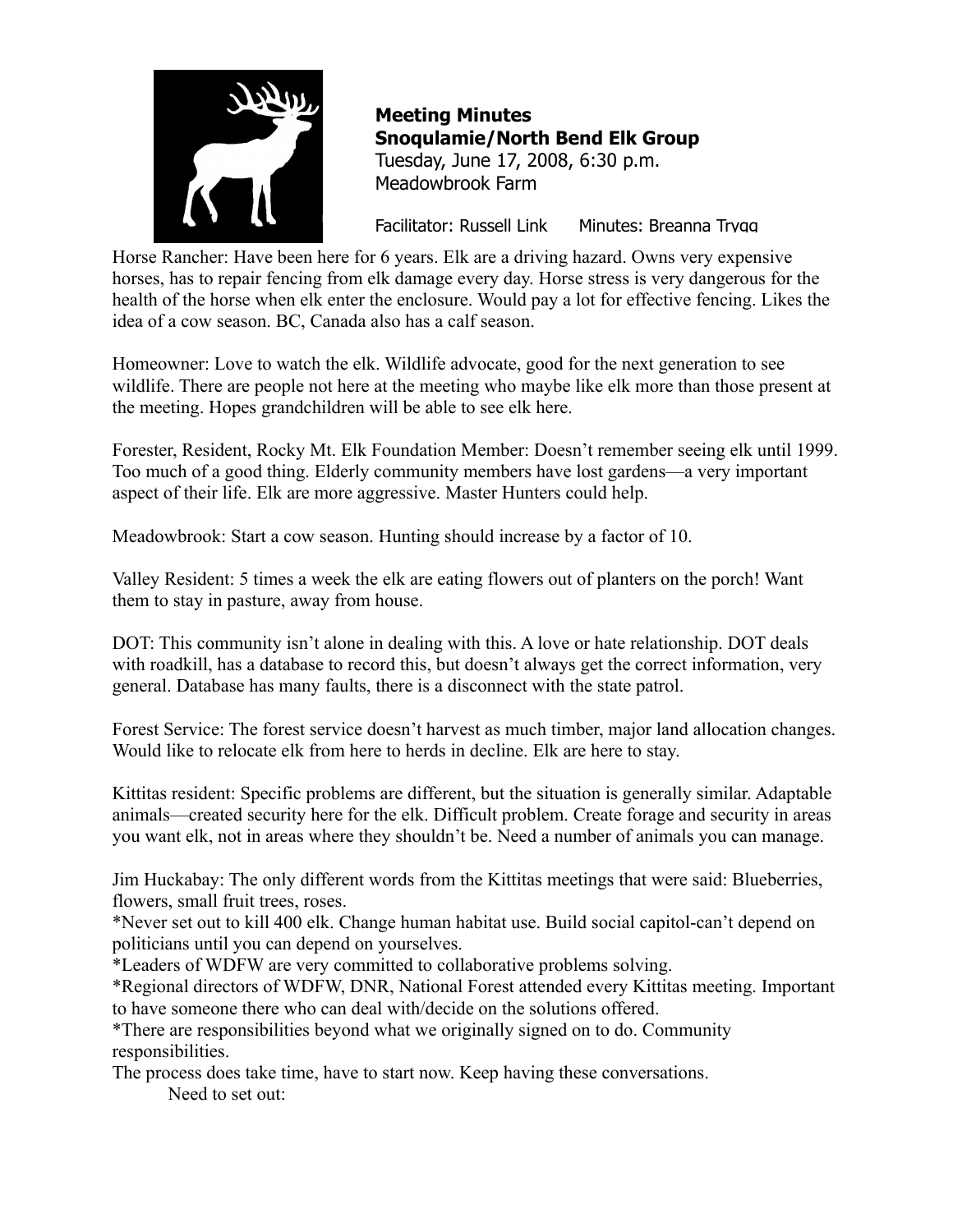

Facilitator: Russell Link Minutes: Breanna Trygg

- Information you need
- What you have
- Questions to answer

Resident: Want to be a part of the solution. Insurance agent: deer and elk collisions. Recently a young man died in an elk collision. Master hunting program.

Resident: Wildlife is beautiful, want to keep it. Have switched over to a rock garden-the only thing that can survive. If we don't do anything there is a risk for property and people's lives. Lots of solutions if we work together.

Resident: Involve the local tribe, WA Trails Association, King County representative.

Resident: Elk hunter. Open loop system, something has to be done. Things are going to get worse and worse. Lesson learned—Agency with responsibility needs the solutions to these problems, may have some.

WDFW Enforcement Officer: North Bend officer. The city ordinances were rewritten so that the decision about elk control is up to WDFW. Respond to what I can. Wants to create a management goal.

# **General Comments**

*This went fast, I got what I could.* 

Students involved should look at old maps, find the old migration trails. Report about elk problems, not just elk sightings. Elk are aggressive. Landowners: WDFW needs a list of people with property who will allow elk hunts. The elk are an introduced species to the region. Involve students! Be clear about problems. GIS Maps: create these for elk sightings and elk problems. This process: Develop relationships that can provide trust, support to solve the problems. Opportunities are here. A GROUP can change priorities where an individual may not.

# **Common Themes**

*These are ideas/comments that came up multiple times from the group.* 

- Communication disconnect between agencies
- Elk are an economic detriment (at current numbers)